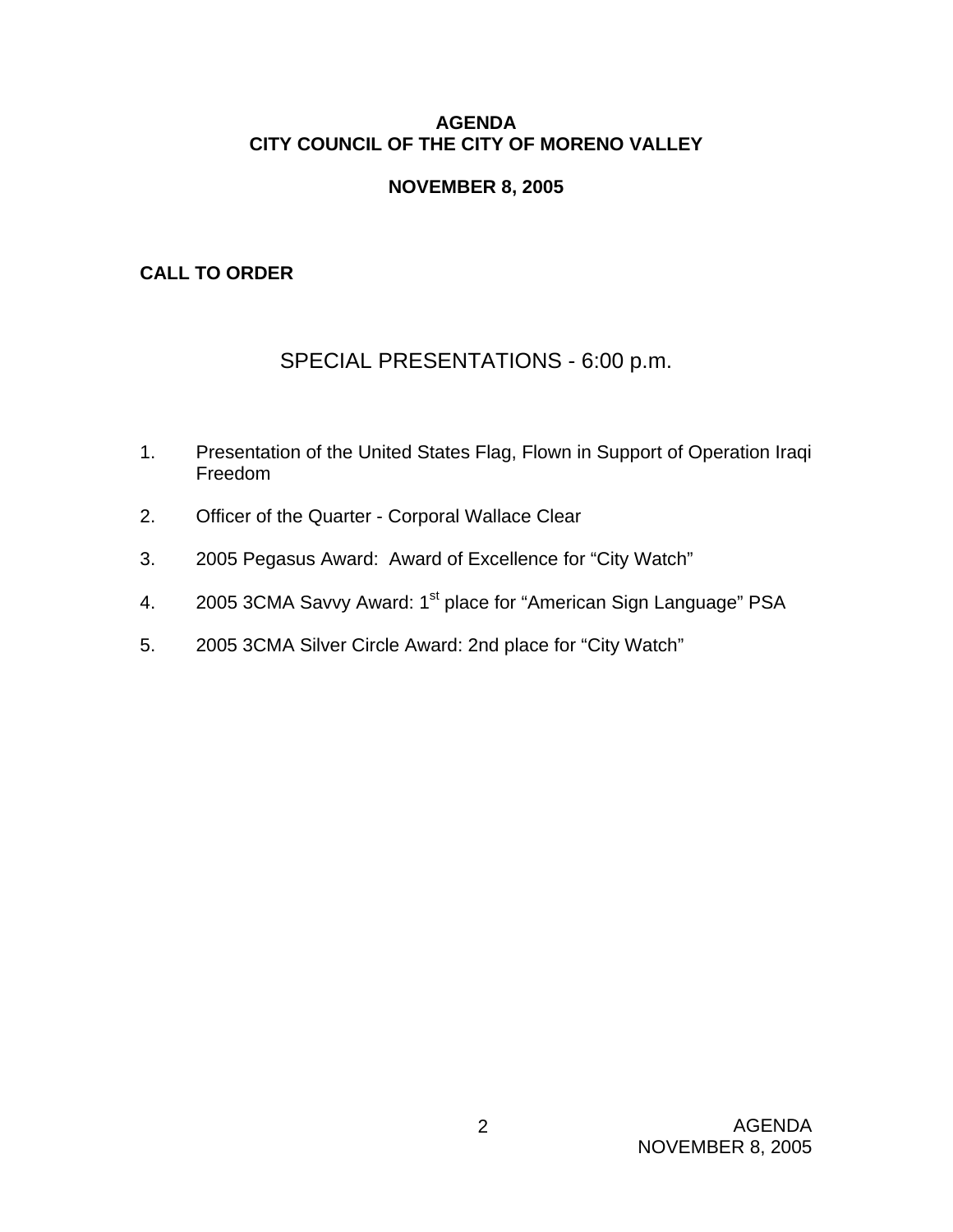### **AGENDA JOINT MEETING OF THE CITY COUNCIL OF THE CITY OF MORENO VALLEY MORENO VALLEY COMMUNITY SERVICES DISTRICT COMMUNITY REDEVELOPMENT AGENCY OF THE CITY OF MORENO VALLEY AND THE BOARD OF LIBRARY TRUSTEES**

### **REGULAR MEETING - 6:30 P.M. NOVEMBER 8, 2005**

**CALL TO ORDER** (Joint Meeting of the City Council of the City of Moreno Valley, Moreno Valley Community Services District, Community Redevelopment Agency of the City of Moreno Valley and the Board of Library Trustees - actions taken at the Joint Meeting are those of the Agency indicated on each Agenda item)

### **PLEDGE OF ALLEGIANCE**

**INVOCATION** – Pastor Derek Harris, Power in Praise Christian Ministries

# **ROLL CALL**

### **INTRODUCTIONS**

PUBLIC COMMENTS **ON MATTERS ON THE AGENDA** WILL BE TAKEN UP AS THE ITEM IS CALLED FOR BUSINESS, BETWEEN STAFF'S REPORT AND CITY COUNCIL DELIBERATION (SPEAKER SLIPS MAY BE TURNED IN UNTIL THE ITEM IS CALLED FOR BUSINESS.) Those wishing to speak should submit a BLUE speaker slip to the Bailiff. There is a three-minute limit per person. All remarks and questions shall be addressed to the presiding officer or to the City Council and not to any individual Council member, staff member or other person.

PUBLIC COMMENTS **ON MATTERS NOT ON THE AGENDA** UNDER THE JURISDICTION OF THE CITY COUNCIL WILL BE HEARD PRIOR TO CITY COUNCIL REPORTS AND CLOSING COMMENTS. IN THE EVENT THAT THE AGENDA ITEM FOR SUCH PUBLIC COMMENTS HAS NOT BEEN CALLED BY 9:00 P.M., IT SHALL BE CALLED AS THE NEXT ITEM OF BUSINESS FOLLOWING THE CONCLUSION OF ANY ITEM BEING HEARD AT 9:00 P.M. Those wishing to speak should submit a BLUE speaker slip to the Bailiff. There is a three-minute limit per person. All remarks and questions shall be addressed to the presiding officer or to the City Council and not to any individual Council member, staff member or other person.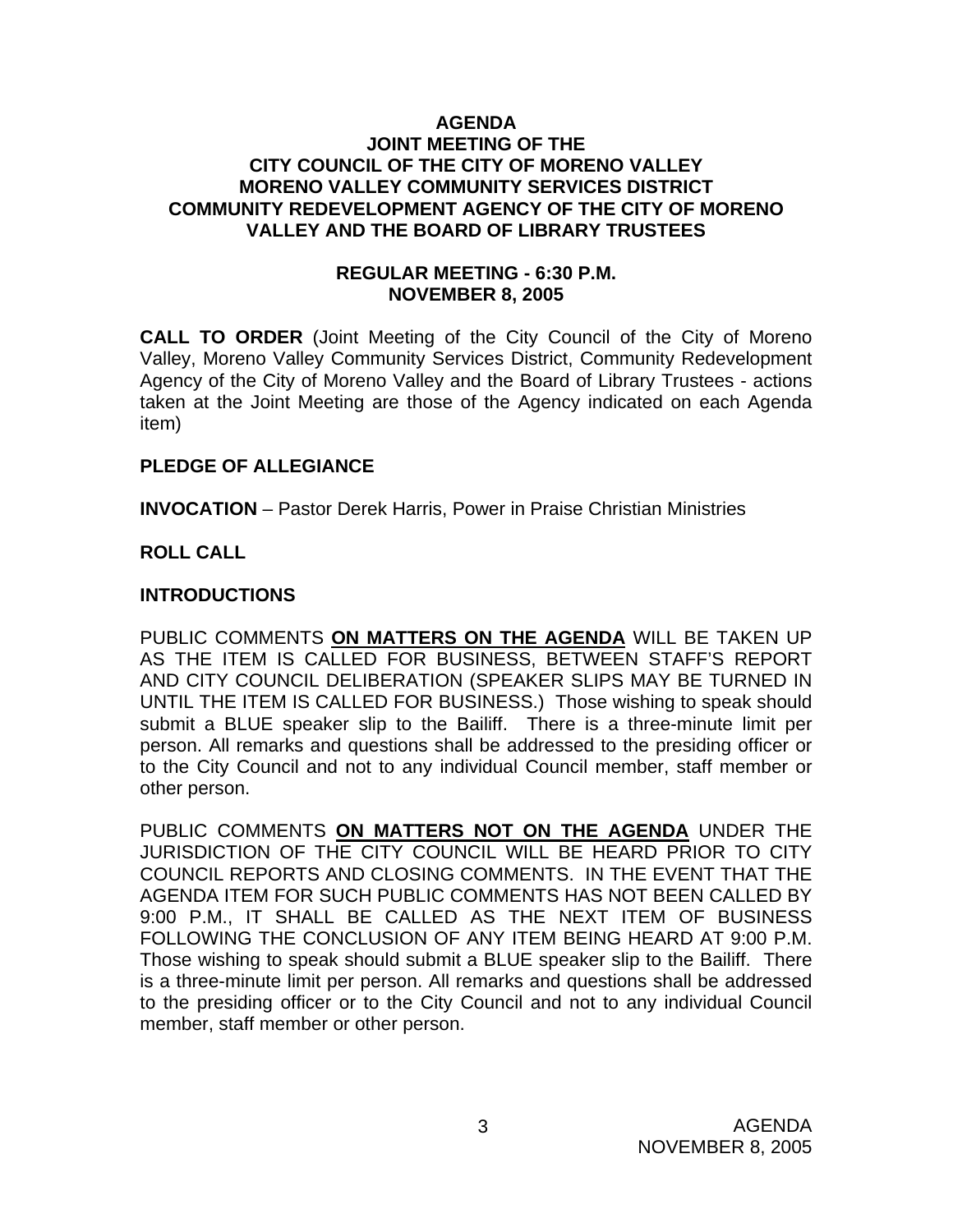### **JOINT CONSENT CALENDARS (SECTIONS A-D) OF THE CITY COUNCIL OF THE CITY OF MORENO VALLEY, MORENO VALLEY COMMUNITY SERVICES DISTRICT, COMMUNITY REDEVELOPMENT AGENCY OF THE CITY OF MORENO VALLEY, AND THE BOARD OF LIBRARY TRUSTEES**

All items listed under the Consent Calendars, Sections A, B, C, and D are considered to be routine and non-controversial, and may be enacted by one motion unless a member of the Council, Community Services District, Redevelopment Agency or the Board of Library Trustees requests that an item be removed for separate action. The motion to adopt the Consent Calendars is deemed to be a separate motion by each Agency and shall be so recorded by the City Clerk. Items withdrawn for report/discussion will be heard after public hearing items.

# **A. CONSENT CALENDAR** - **CITY COUNCIL**

- A1. ORDINANCES FIRST READING BY TITLE ONLY Recommendation: Waive reading of all Ordinance Introductions and read by title only.
- A2. MINUTES REGULAR MEETING OF OCTOBER 25, 2005 (Report of: City Clerk's Department) Recommendation: Approve as submitted.
- A3. RESOLUTION FOR THE ABATEMENT OF PUBLIC NUISANCES (Report of: Community Development Department) Recommendation: Adopt Resolution No. 2005-107 of the City of Moreno Valley, California, confirming assessments on certain real properties as outlined in the Property Assessment List in this staff report for the abatement of nuisances.

Resolution No. 2005-107

A Resolution of the City Council of the City of Moreno Valley, California, Confirming Statements of Costs Against Real Property Located in the City of Moreno Valley, for Abatements of Public Nuisances and Direction that Said Statements of Costs Constitute a Lien upon Said Properties

A4. AUTHORIZE SUBMISSION OF GRANT APPLICATIONS FOR THE BICYCLE TRANSPORTATION ACCOUNT PROGRAM (Report of: Public Works Department) Recommendation: Authorize the Public Works Director/City Engineer to submit the grant applications to the California Department of Transportation, District 8, Local Assistance Engineer for the Bicycle Transportation Account (BTA) Program.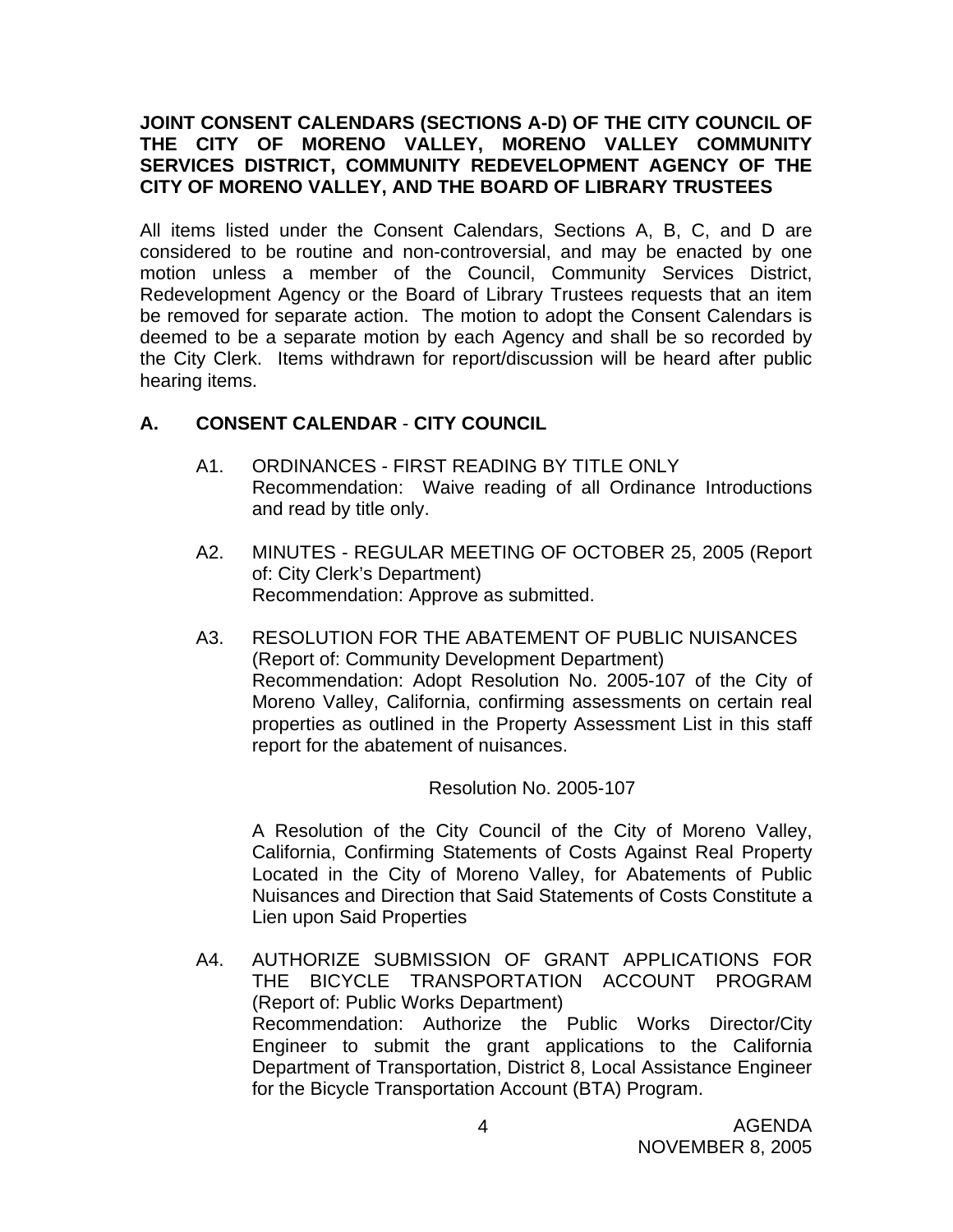A5. NOTICE OF COMPLETION AND ACCEPTANCE OF THE PERRIS BOULEVARD WIDENING FROM RED MAPLE LANE TO IRIS AVENUE, PROJECT NO. 05-41678524 (Report of: Public Works Department)

 Recommendation: Ratify Contract Change Order Nos. 1 and 2 (Final), accept the work as complete for the widening of Perris Boulevard from Red Maple Lane to Iris Avenue, constructed by R.J. Noble Company, 15505 East Lincoln Avenue, Orange, California 92865; direct the City Clerk to record the Notice of Completion within ten (10) calendar days at the office of the County Recorder of Riverside County, as required by Section 3093 of the California Civil Code; authorize the Director of Finance to release the retention to R.J. Noble Company thirty-five (35) calendar days after the date of recordation of the Notice of Completion, if no claims are filed against the project; and accept the improvements into the City's maintained road system.

- A6. PA02-0120 APPROVAL OF COOPERATIVE AGREEMENT FOR PERRIS VALLEY MASTER DRAINAGE PLAN, LATERAL B-1, STAGE 1, BETWEEN THE RIVERSIDE COUNTY FLOOD CONTROL AND WATER CONSERVATION DISTRICT, CITY OF MORENO VALLEY, AND INDUSTRIAL DEVELOPMENTS INTERNATIONAL, INC., NORTH SIDE OF GLOBE STREET BETWEEN PERRIS BOULEVARD AND KITCHING STREET, SUBDIVIDER – INDUSTRIAL DEVELOPMENTS INTERNATIONAL, INC. (Report of: Public Works Department) Recommendation: Approve the Cooperative Agreement between the Riverside County Flood Control and Water Conservation District, City of Moreno Valley, and Industrial Developments International Inc. for the Perris Valley Master Drainage Plan, Lateral B-1, Stage 1; authorize the Mayor to execute the agreement; accept the Faithful Performance and Material & Labor Bonds; and direct the City Clerk to forward the signed agreement to the Riverside County Flood Control and Water Conservation District.
- A7. APPROVAL OF FINAL MAP 31255 SINGLE FAMILY RESIDENTIAL PROJECT, AND ACCEPT AGREEMENT & BONDS FOR PUBLIC RIGHT-OF-WAY IMPROVEMENTS, NORTHWEST QUADRANT OF COTTONWOOD AVENUE AND LASSELLE STREET, SUBDIVIDER – MORENO VALLEY ALPINE HOMES, LLC (Report of: Public Works Department) Recommendation: Approve Final Map 31255, authorize the City Clerk to sign the map and transmit said map to the County Recorder's Office for recordation; accept the bonds and Agreement for Public Improvements; authorize the Mayor to execute the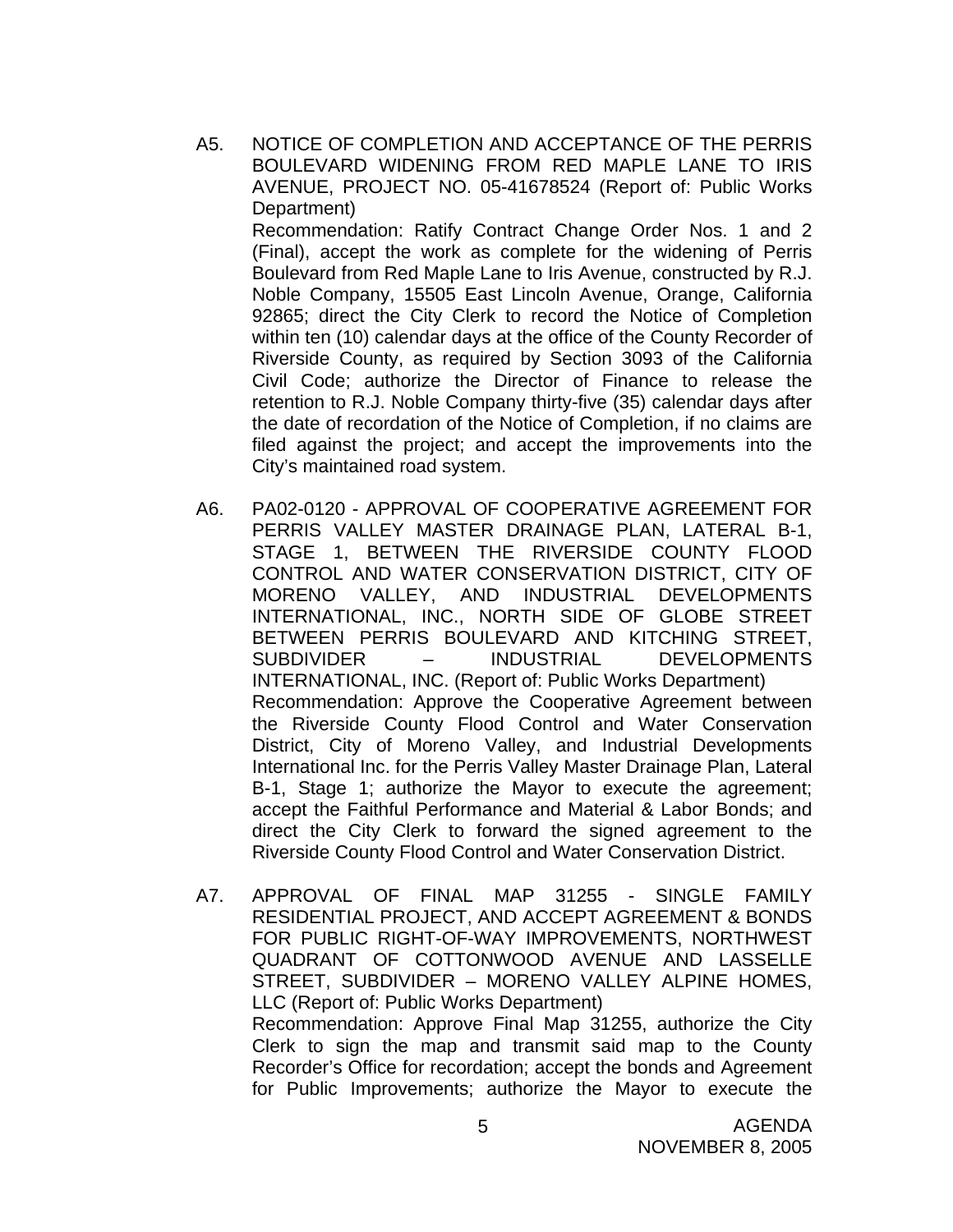agreement; and direct the City Clerk to forward the signed agreement to the County Recorder's Office for recordation.

A8. ORDINANCE NO. 696 - AN ORDINANCE OF THE CITY COUNCIL OF THE CITY OF MORENO VALLEY, CALIFORNIA, ACTING AS THE LEGISLATIVE BODY OF COMMUNITY FACILITIES DISTRICT NO. 4 – INFRASTRUCTURE OF THE CITY OF MORENO VALLEY, AUTHORIZING THE LEVY OF A SPECIAL TAX IN SUCH COMMUNITY FACILITIES DISTRICT (RECEIVED FIRST READING AND INTRODUCTION ON OCTOBER 25, 2005 ON A 5-0 VOTE) (Report of: Public Works Department) Recommendation: Adopt Ordinance No. 696.

#### Ordinance No. 696

An Ordinance of the City Council of the City of Moreno Valley, California, Acting as the Legislative Body of Community Facilities District No. 4 – Infrastructure of the City of Moreno Valley, Authorizing the Levy of a Special Tax in such Community Facilities **District** 

A9. ORDINANCE NO. 697 - AN ORDINANCE OF THE CITY COUNCIL OF THE CITY OF MORENO VALLEY, CALIFORNIA, ACTING AS THE LEGISLATIVE BODY OF COMMUNITY FACILITIES DISTRICT NO. 4 – MAINTENANCE OF THE CITY OF MORENO VALLEY, AUTHORIZING THE LEVY OF A SPECIAL TAX WITHIN SUCH COMMUNITY FACILITIES DISTRICT (RECEIVED FIRST READING AND INTRODUCTION ON OCTOBER 25, 2005 ON A 5- 0 VOTE) (Report of: Public Works Department) Recommendation: Adopt Ordinance No. 697.

### Ordinance No. 697

 An Ordinance of the City Council of the City of Moreno Valley, California, Acting as the Legislative Body of Community Facilities District No. 4 – Maintenance of the City of Moreno Valley, Authorizing the Levy of Special Taxes within Community Facilities District No. 4 – Maintenance of the City of Moreno Valley

A10. ORDINANCE NO. 701 - AN ORDINANCE OF THE CITY COUNCIL OF THE CITY OF MORENO VALLEY, CALIFORNIA, ACTING AS THE LEGISLATIVE BODY OF COMMUNITY FACILITIES DISTRICT NO. 5 OF THE CITY OF MORENO VALLEY, AUTHORIZING THE LEVY OF A SPECIAL TAX IN SUCH COMMUNITY FACILITIES DISTRICT (RECEIVED FIRST READING AND INTRODUCTION ON OCTOBER 25, 2005 ON A 5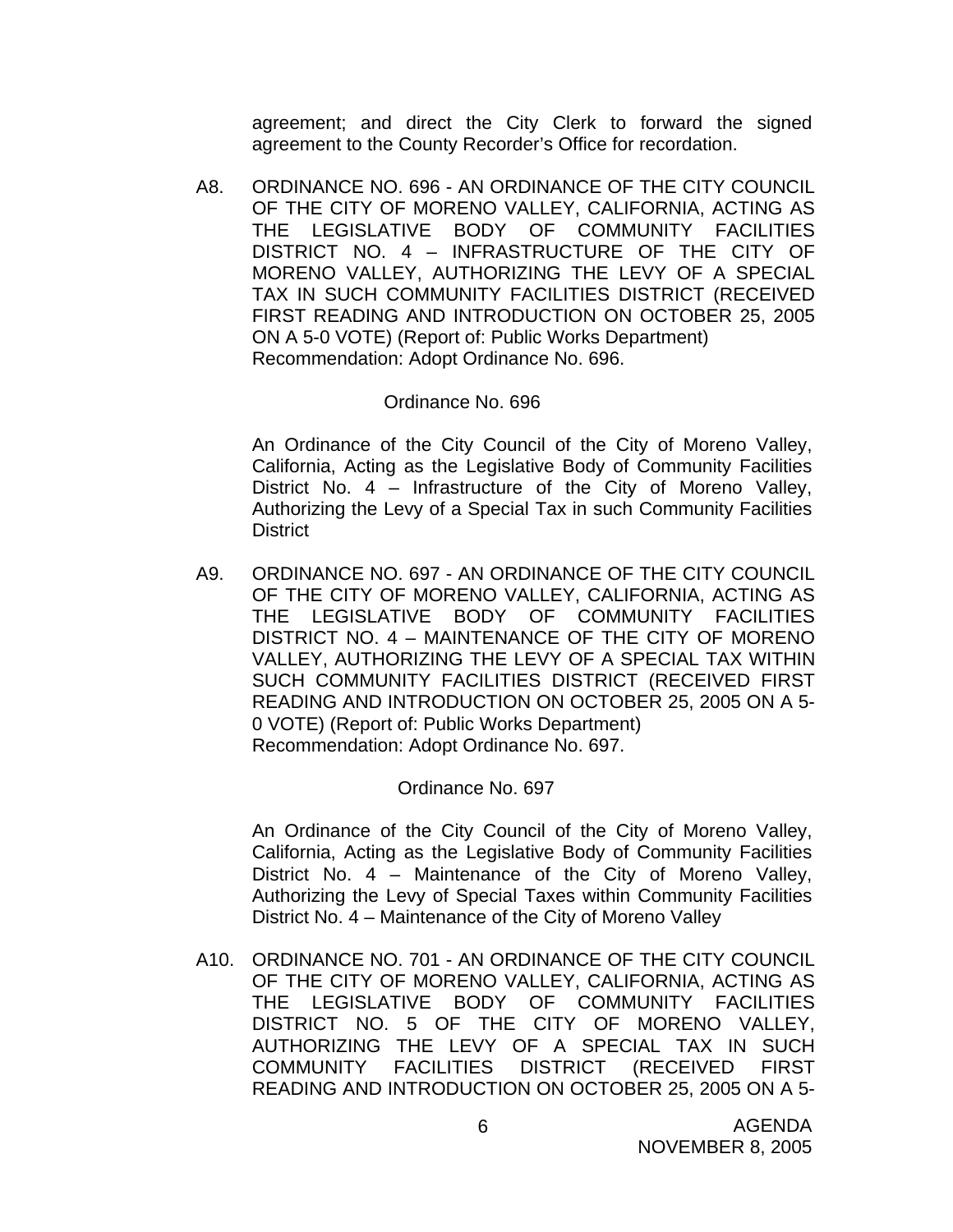0 VOTE) (Report of: Public Works Department) Recommendation: Adopt Ordinance No. 701.

#### Ordinance No. 701

An Ordinance of the City Council of the City of Moreno Valley, California, Acting as the Legislative Body of Community Facilities District No. 5 of the City of Moreno Valley, Authorizing the Levy of a Special Tax in such Community Facilities District

A11. ORDINANCE NO. 702 - AN ORDINANCE OF THE CITY COUNCIL OF THE CITY OF MORENO VALLEY, CALIFORNIA, AMENDING TITLE 3 OF THE CITY OF MORENO VALLEY MUNICIPAL CODE BY ADDING CHAPTER 3.14 WHICH PROVIDES FOR THE SUSPENSION OR INELIGIBILITY OF CERTAIN PERSON'S AND/OR ENTITY'S ABILITY TO PARTICIPATE IN THE BIDDING AND PERFORMANCE OF THE CITY'S PUBLIC CONTRACTS (RECEIVED FIRST READING AND INTRODUCTION ON OCTOBER 25, 2005 ON A 5-0 VOTE) (Report of: City Attorney's Office)

Recommendation: Adopt Ordinance No. 702

#### Ordinance No 702

An Ordinance of the City Council of the City of Moreno Valley, California, Amending Title 3 of the City of Moreno Valley Municipal Code by Adding Chapter 3.14 which provides for the Suspension or Ineligibility of Certain Person's and/or Entity's Ability to Participate in the Bidding and Performance of the City's Public Contracts

A12. AWARD BID FOR REPLACEMENT FIRE ENGINE (Report of: Fire Department)

 Recommendation: Approve the transfer of \$338,278 from the Equipment Replacement Reserve Fund to the Fire Services Operations Fund for the purchase of a fire engine (\$348,278) and additional equipment (\$40,000); approve an appropriation in the amount of \$338,278 in the Fire Services Operations Fund account number 133.65110.6642.645 - Replacement Vehicles for the purchase of a fire engine (\$348,278) and additional equipment (\$40,000); award the bid for purchase of a Multi-function Type 1 Fire Engine to Smeal Fire Apparatus Company, Snyder, Nebraska as being in the best interest of the City; and authorize the Finance Director to issue a purchase order to Smeal Fire Apparatus Company in the amount of \$348,278.

A13. APPROVAL OF PARCEL MAP 33567 - SINGLE FAMILY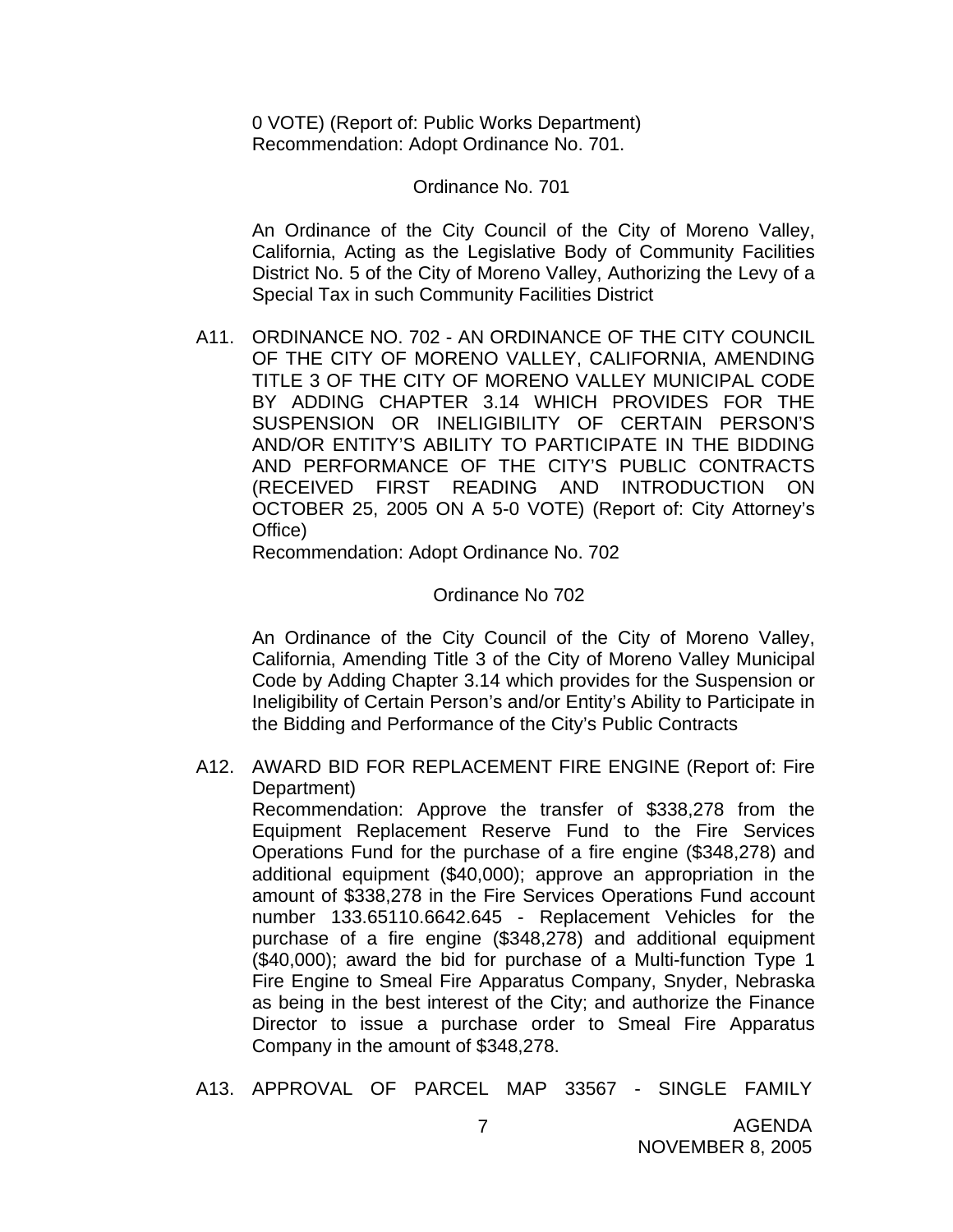RESIDENTIAL PROJECT, GRAHAM STREET, SOUTH OF IRONWOOD AVENUE, NORTH OF HEMLOCK AVENUE, SUBDIVIDER – MORENO VALLEY YOUTHBUILD,INC. (Report of: Public Works Department) Recommendation: Approve Parcel Map 33567, authorize the City Clerk to sign the map and transmit said map to the County Recorder's Office for recordation.

- A14. TRACT 31128 AND 31129 AUTHORIZATION TO CONDUCT A FULL STREET CLOSURE FOR THE CONSTRUCTION OF STORM DRAIN LINE "H" WITHIN CACTUS AVENUE BETWEEN THE INTERSECTION OF NASON STREET AND MORENO BEACH DRIVE FROM NOVEMBER 28, 2005 THROUGH JANUARY 31, 2006, SUBDIVIDER – WESTERN PACIFIC HOUSING, INC. (Report of: Public Works Department) Recommendation: Authorize the following full street closure for the construction of Storm Drain Line "H" in conjunction with the construction of Tract 31128 and 31129: Beginning on Cactus Avenue, approximately 200' west of Oliver Street, continuing east along Cactus Avenue to within approximately 100' west of Moreno Beach Drive from November 28, 2005 to January 31, 2006.
- A15. AUTHORIZATION TO CLOSE PUBLIC STREETS FOR THE COMMUNITY FAIR AND CARNIVAL IN CONJUNCTION WITH THE CITY'S 21<sup>ST</sup> BIRTHDAY CELEBRATION (Report of: Public Works Department)

 Recommendation: Authorize the following full street closures for events in conjunction with the City of Moreno Valley's 21<sup>st</sup> Birthday Celebration:

 Community Fair and Carnival – Frederick Street from Alessandro Boulevard to Calle San Juan De Los Lagos, beginning Tuesday, November 29, 2005, at 2:00 PM through Monday, December 5, 2005.

 Fireworks Show - Alessandro Boulevard from Frederick Street to Elsworth Street and Veterans Way from Calle San Juan De Los Lagos to Alessandro Boulevard on Saturday, December 3, 2005, from 5:00 PM to 8:00 PM.

A16. APPROVAL OF QUARTERLY INVESTMENT REPORT – QUARTER ENDED SEPTEMBER 30, 2005 (Report of: Finance Department) Recommendation: Approve and accept the quarterly investment report, in compliance with California Government Code Section 53646.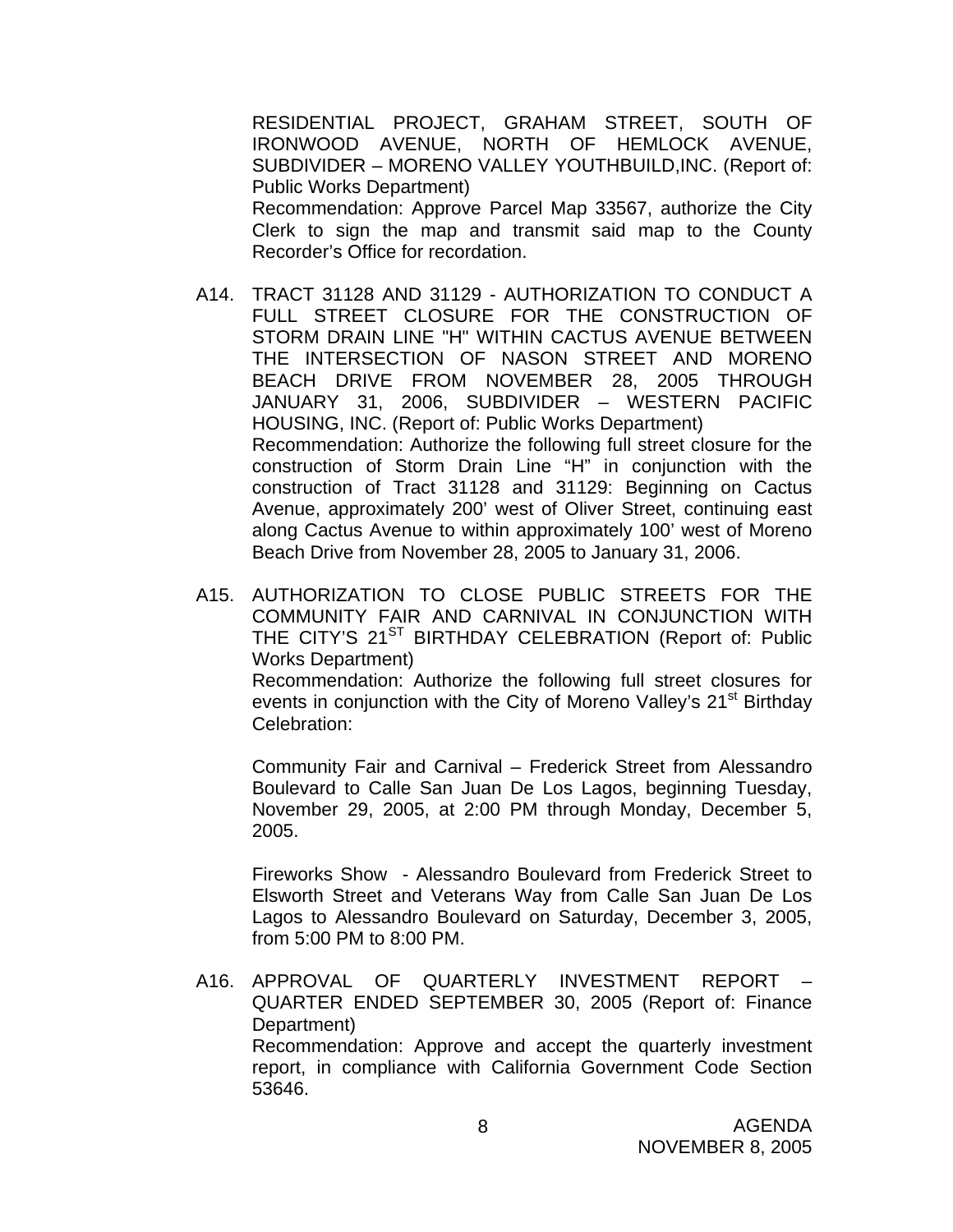#### **B. CONSENT CALENDAR** - **COMMUNITY SERVICES DISTRICT**

- B1. ORDINANCES FIRST READING BY TITLE ONLY Recommendation: Waive reading of all Ordinance Introductions and read by title only.
- B2. MINUTES REGULAR MEETING OF OCTOBER 25, 2005 (Report of: City Clerk's Department) Recommendation: Approve as submitted.
- B3. AWARD OF CONTRACT MORENO VALLEY COMMUNITY SERVICES DISTRICT PROJECT NO. D-SG1-E/05 MAINTENANCE OF STREETSCAPE LANDSCAPING AND IRRIGATION (Report of: Public Works Department) Recommendation: Approve the Agreement for landscape maintenance services with CTAI Pacific Greenscape, Murrieta, California; authorize the President of the Board to execute said Agreement with CTAI Pacific Greenscape; and authorize the Purchasing Agent to issue open purchase orders to CTAI Pacific Greenscape, in the amounts of a.) SIXTY-FOUR THOUSAND ONE HUNDRED SIXTY-SIX DOLLARS AND 55/100 (\$64,166.55) for seven months of base maintenance service (through the end of FY 2005/2006) and b.) FIFTEEN THOUSAND THIRTY DOLLARS AND NO/100 (\$15,030.00) for anticipated Additional Work, per Section 3., paragraph d. of said Agreement.
- B4. AWARD OF CONTRACT MORENO VALLEY COMMUNITY SERVICES DISTRICT PROJECT NO. D-SG1-W/05 MAINTENANCE OF STREETSCAPE LANDSCAPING AND IRRIGATION (Report of: Public Works Department) Recommendation: Approve the Agreement for landscape maintenance services with CTAI Pacific Greenscape, Murrieta, California; authorize the President of the Board to execute said Agreement with CTAI Pacific Greenscape; and authorize the Purchasing Agent to issue open purchase orders to CTAI Pacific Greenscape in the amounts of a.) SEVENTY THOUSAND DOLLARS AND NO/100 (\$70,000.00) for seven months of base maintenance service (through the end of FY 2005/2006), and b.) FIFTEEN THOUSAND THIRTY DOLLARS AND NO/100 (\$15,030.00) for anticipated Additional Work, per Section 3., paragraph d. of said Agreement.

# **C. CONSENT CALENDAR** - **COMMUNITY REDEVELOPMENT AGENCY**

C1. ORDINANCES - FIRST READING BY TITLE ONLY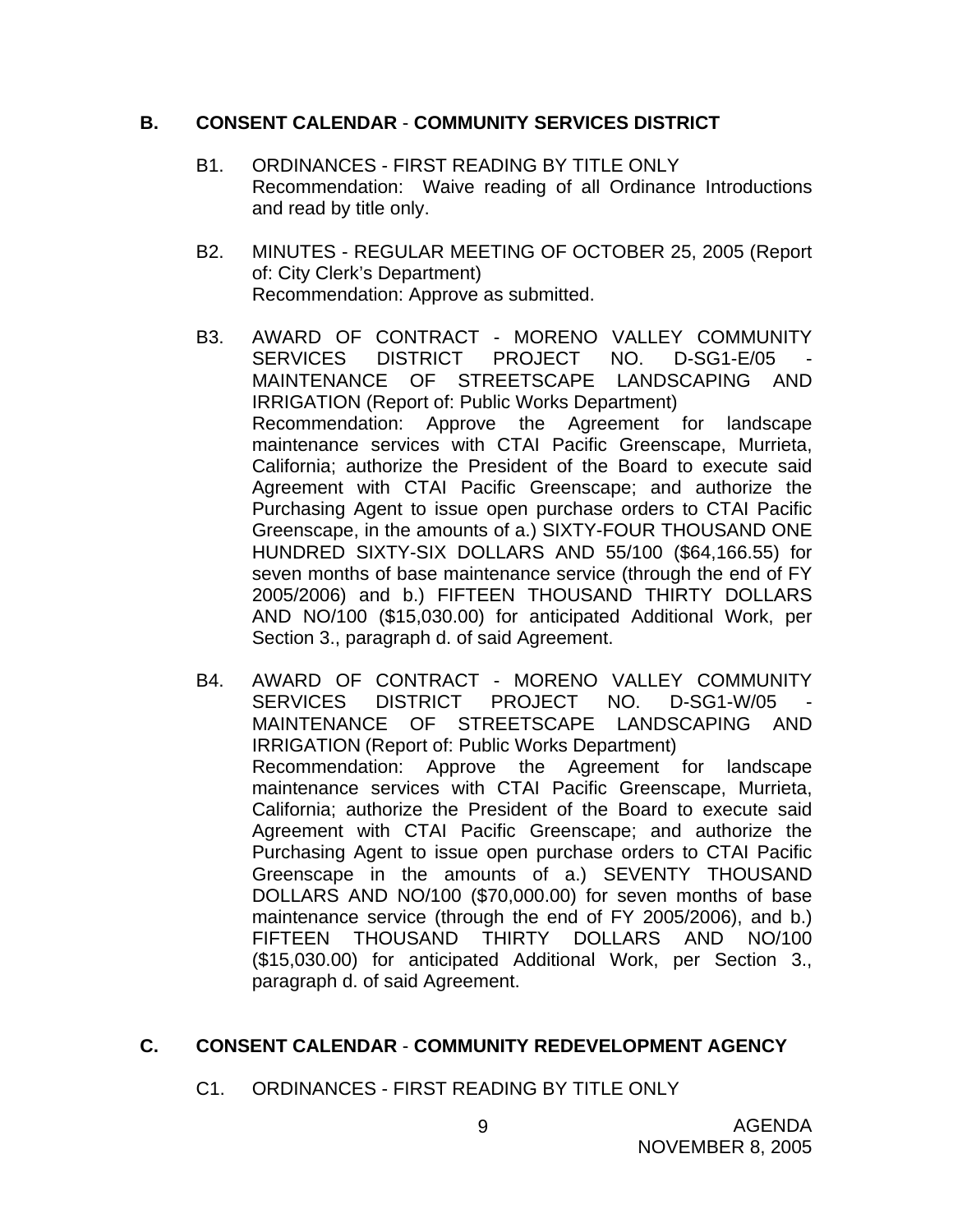Recommendation: Waive reading of all Ordinance Introductions and read by title only.

C2. MINUTES - REGULAR MEETING OF OCTOBER 25, 2005 (Report of: City Clerk's Department) Recommendation: Approve as submitted.

# **D. CONSENT CALENDAR** - **BOARD OF LIBRARY TRUSTEES**

- D1. ORDINANCES FIRST READING BY TITLE ONLY Recommendation: Waive reading of all Ordinance Introductions and read by title only.
- D2. MINUTES REGULAR MEETING OF OCTOBER 25, 2005 (Report of: City Clerk's Department) Recommendation: Approve as submitted.

# **E. PUBLIC HEARINGS**

Questions or comments from the public on a Public Hearing matter are limited to five minutes per individual and must pertain to the subject under consideration.

 Those wishing to speak should complete and submit a GOLDENROD speaker slip to the Bailiff.

E1. PUBLIC HEARING TO AUTHORIZE ANNEXATION OF TERRITORY INTO COMMUNITY FACILITIES DISTRICT NO. 4 – MAINTENANCE OF THE CITY OF MORENO VALLEY (Report of: Public Works Department) Recommendation: That the City Council, after conducting the public hearing, approve and adopt Resolution No. 2005-108; a resolution of the City Council of the City of Moreno Valley, California, acting as the legislative body of Community Facilities District No. 4 – Maintenance of the City of Moreno Valley, authorizing the annexation of territory in the future to Community Facilities District

# Resolution No. 2005-108

No. 4 – Maintenance of the City of Moreno Valley.

A Resolution of the City Council of the City of Moreno Valley, California, Acting as the Legislative Body of Community Facilities District No. 4 – Maintenance of the City of Moreno Valley, Authorizing the Annexation of Territory in the Future to Community Facilities District No. 4 – Maintenance of the City of Moreno Valley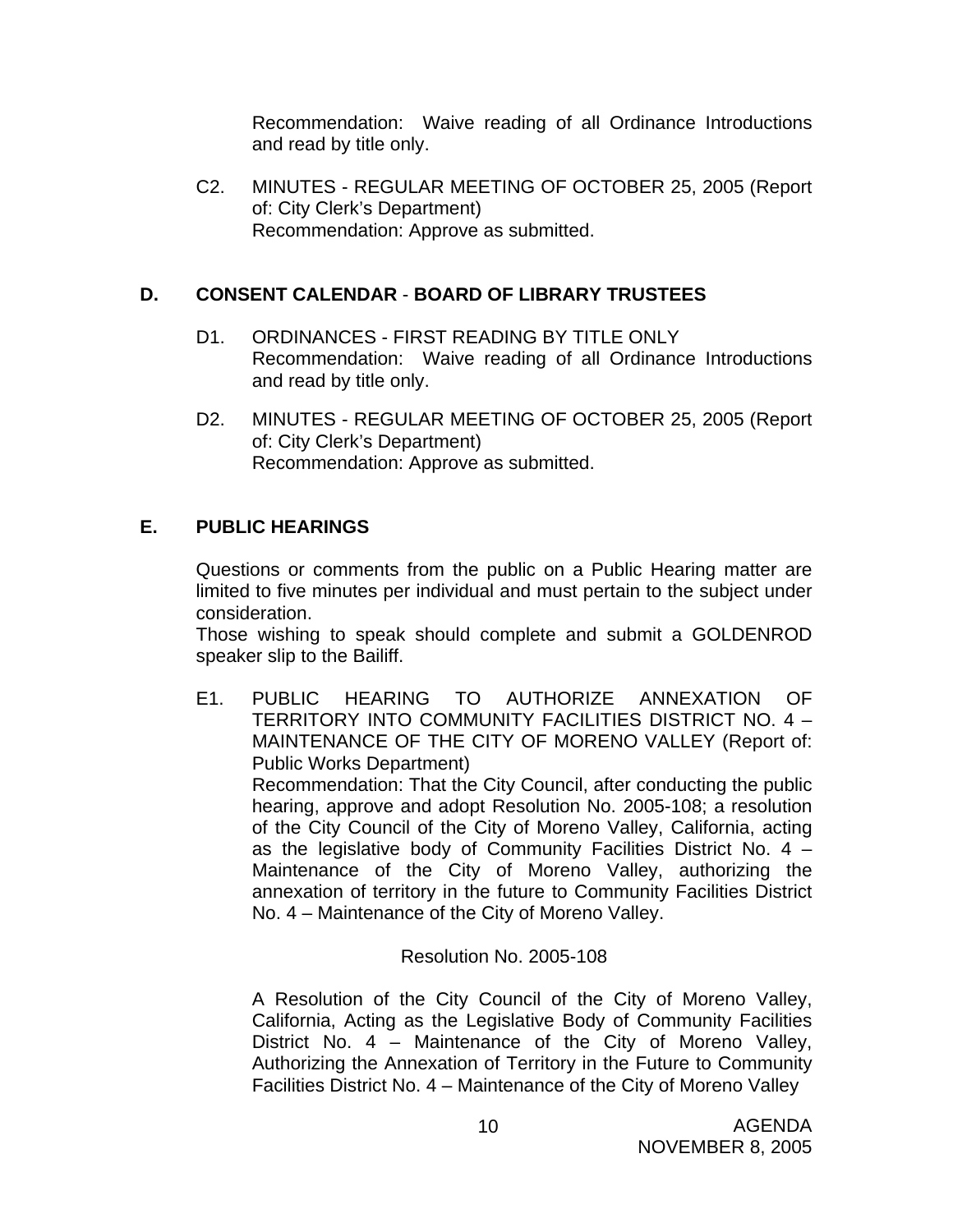E2. A PUBLIC HEARING ON THE FOLLOWING LAND USE PROPOSALS:

PROJECT 1: GENERAL PLAN AMENDMENT (PA04-0165) FROM (O) OFFICE AND (PR) PLANNED RESIDENTIAL TO (R5) RESIDENTIAL 5, AND A ZONE CHANGE (PA04-0164) FROM (O) OFFICE AND (PD) PLANNED DEVELOPMENT TO (R5) RESIDENTIAL 5, AND TENTATIVE TRACT MAP NO. 32548 (PA04-0163) TO SUBDIVIDE THE APPROXIMATELY 36.24 NET ACRES OF LAND INTO 142 SINGLE-FAMILY RESIDENTIAL LOTS LOCATED ON THE SOUTHEAST CORNER OF ALESSANDRO BOULEVARD AND NASON STREET. THE RESIDENTIAL LOTS RANGE IN SIZE FROM 7,200 SQUARE FEET TO 13,065 SQUARE FEET;

PROJECT 2: GENERAL PLAN AMENDMENT (PA04-0185) FROM (PR) PLANNED RESIDENTIAL TO (RA2) RESIDENTIAL AGRICULTURE 2, AND A ZONE CHANGE (PA04-0184) FROM (PD) PLANNED DEVELOPMENT TO (RA2) RESIDENTIAL AGRICULTURAL 2, AND TENTATIVE TRACT MAP NO. 32654 (PA04-0086) TO SUBDIVIDE THE APPROXIMATELY 18.1 NET ACRES OF LAND INTO 32 SINGLE-FAMILY RESIDENTIAL LOTS LOCATED ON THE SOUTHEAST CORNER OF BRODIAEA AVENUE AND NASON STREET. THE RESIDENTIAL LOTS RANGE IN SIZE FROM 20,000 SQUARE FEET TO 23,739 SQUARE FEET. (CONTINUED FROM OCTOBER 25, 2005) (Report of: Community Development Department) – TRANSMITTAL MEMO AND COUNCIL REQUESTED MAPS NOT AVAILABLE AT TIME OF PRINTING –TO BE PROVIDED UNDER SEPARATE COVER.

### **F. ITEMS REMOVED FROM CONSENT CALENDARS FOR DISCUSSION OR SEPARATE ACTION**

### **G. REPORTS**

- G1. CITY COUNCIL REPORTS ON REGIONAL ACTIVITIES
	- a. Report on Riverside Transit Authority by Mayor Pro Tem **Flickinger**
- G2. TUMF PROGRAM PRESENTATION (Report of: City Manager) (Informational Oral Presentation)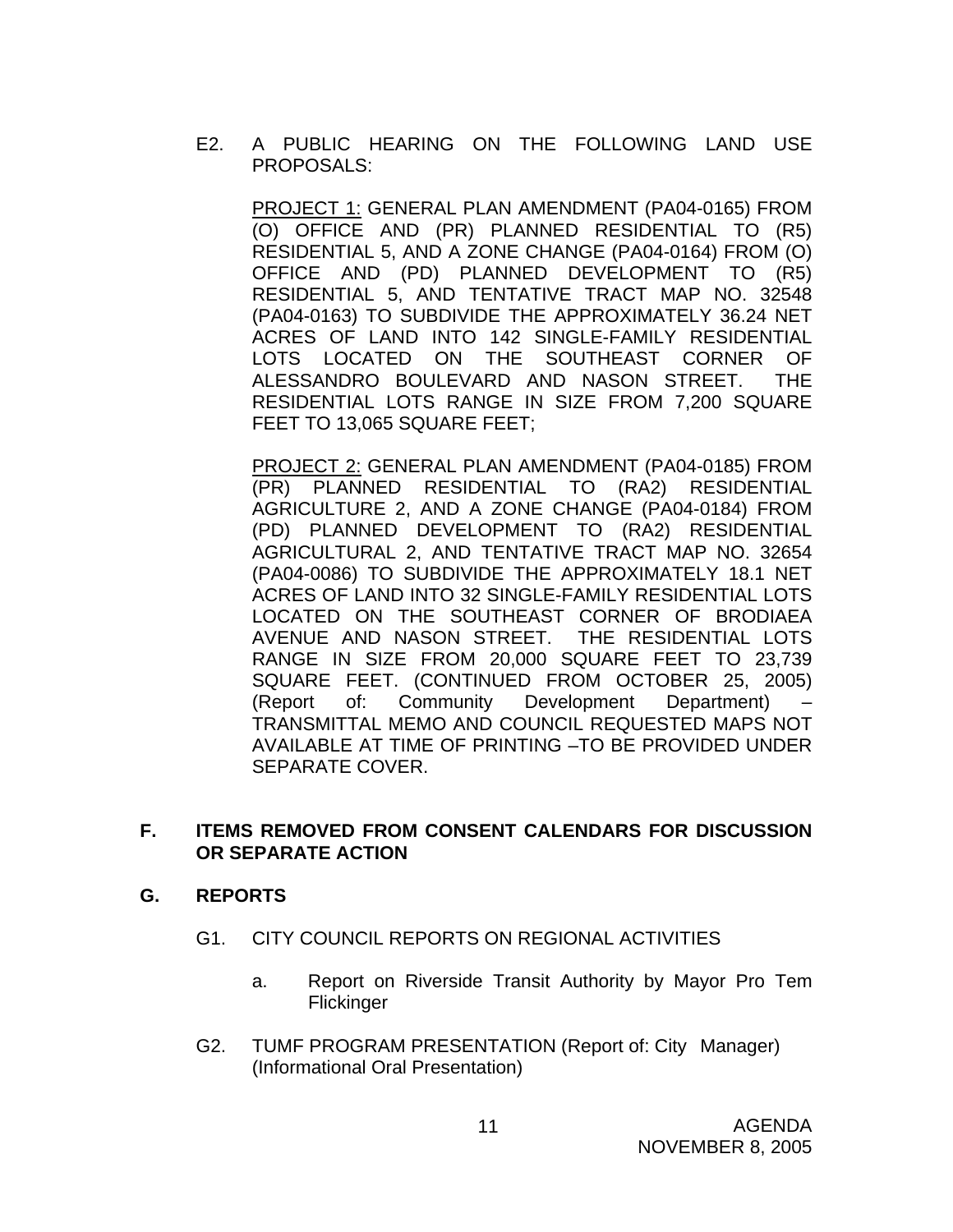- G3. ANNUAL REPORT OF BOARDS AND COMMISSIONS (Report of: City Clerk) (Informational Oral Presentation)
- G4. CITY'S 21<sup>st</sup> BIRTHDAY CELEBRATION INSTALLATION OF BIRTHDAY CELEBRATION BANNERS ON CITY SIGNAL POLES (Report of: Parks and Recreation Department) Recommendation: That the City Council acting as the President and Members of the Board of Directors of the Moreno Valley Community Services District authorize the installation of 21<sup>st</sup> Birthday Celebration banners on various signal light poles throughout the City, which are located at 22 key intersections.
- G5. UPDATE ON LIBRARY (Report of: Interim Assistant City Manager) (Informational Oral Presentation)
- G6. CITY MANAGER'S REPORT (Informational Oral Presentation not for Council action)

# **H. LEGISLATIVE ACTIONS**

ORDINANCES - 1ST READING AND INTRODUCTION - NONE

ORDINANCES - 2ND READING AND ADOPTION

H1. ORDINANCE NO. 698 AS AMENDED - AN ORDINANCE OF THE CITY COUNCIL OF THE CITY OF MORENO VALLEY, CALIFORNIA, APPROVING A MUNICIPAL CODE AMENDMENT (PA05-0056) TO INCLUDE CHANGES TO LIGHTING REQUIREMENTS; APPROVAL PROCEDURES FOR TENTATIVE MAPS AND RELATED NOTICING REQUIREMENTS; THE DEFINITION OF A BOARDING HOUSE; AND THE RESIDENTIAL DEVELOPMENT STANDARDS REQUIRING A "BUFFER" OF R3 LOTS FOR ALL R5 ZONED DEVELOPMENT LOCATED ADJACENT TO ANY LOWER DENSITY RESIDENTIAL LAND USE DISTRICTS (RECEIVED FIRST READING AND INTRODUCTION ON OCTOBER 25, 2005, ON A 5-0 VOTE) (Report of: Community Development Department)

Recommendation: Adopt Ordinance No. 698.

### Ordinance No. 698

AGENDA An Ordinance of the City Council of the City of Moreno Valley, California, Approving a Municipal Code Amendment (PA05-0056) to Include Changes to Lighting Requirements; Approval Procedures for Tentative Maps and Related Noticing Requirements; the Definition of a Boarding House; and the Residential Development

NOVEMBER 8, 2005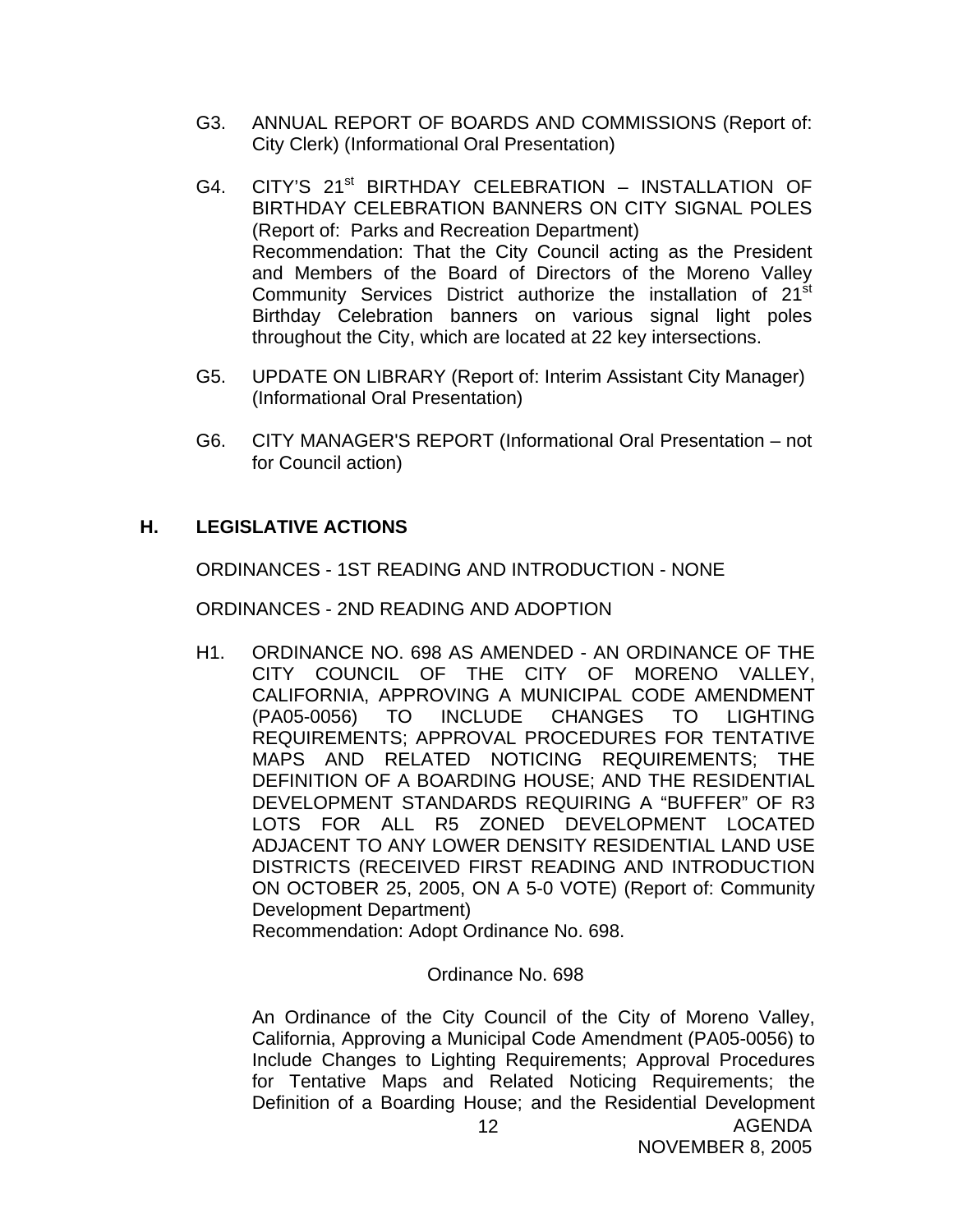Standards Requiring a "Buffer" of R3 Lots for all R5 Zoned Development Located Adjacent to any Lower Density Residential Land Use Districts

#### ORDINANCES - URGENCY ORDINANCES - NONE

### RESOLUTIONS – NONE

### PUBLIC COMMENTS **ON ANY SUBJECT NOT ON THE AGENDA** UNDER THE JURISDICTION OF THE CITY COUNCIL

Those wishing to speak should complete and submit a BLUE speaker slip to the Bailiff. There is a three-minute time limit per person. All remarks and questions shall be addressed to the presiding officer or to the City Council and not to any individual Council member, staff member or other person.

#### **CLOSING COMMENTS AND/OR REPORTS OF THE CITY COUNCIL, COMMUNITY SERVICES DISTRICT, OR COMMUNITY REDEVELOPMENT AGENCY**